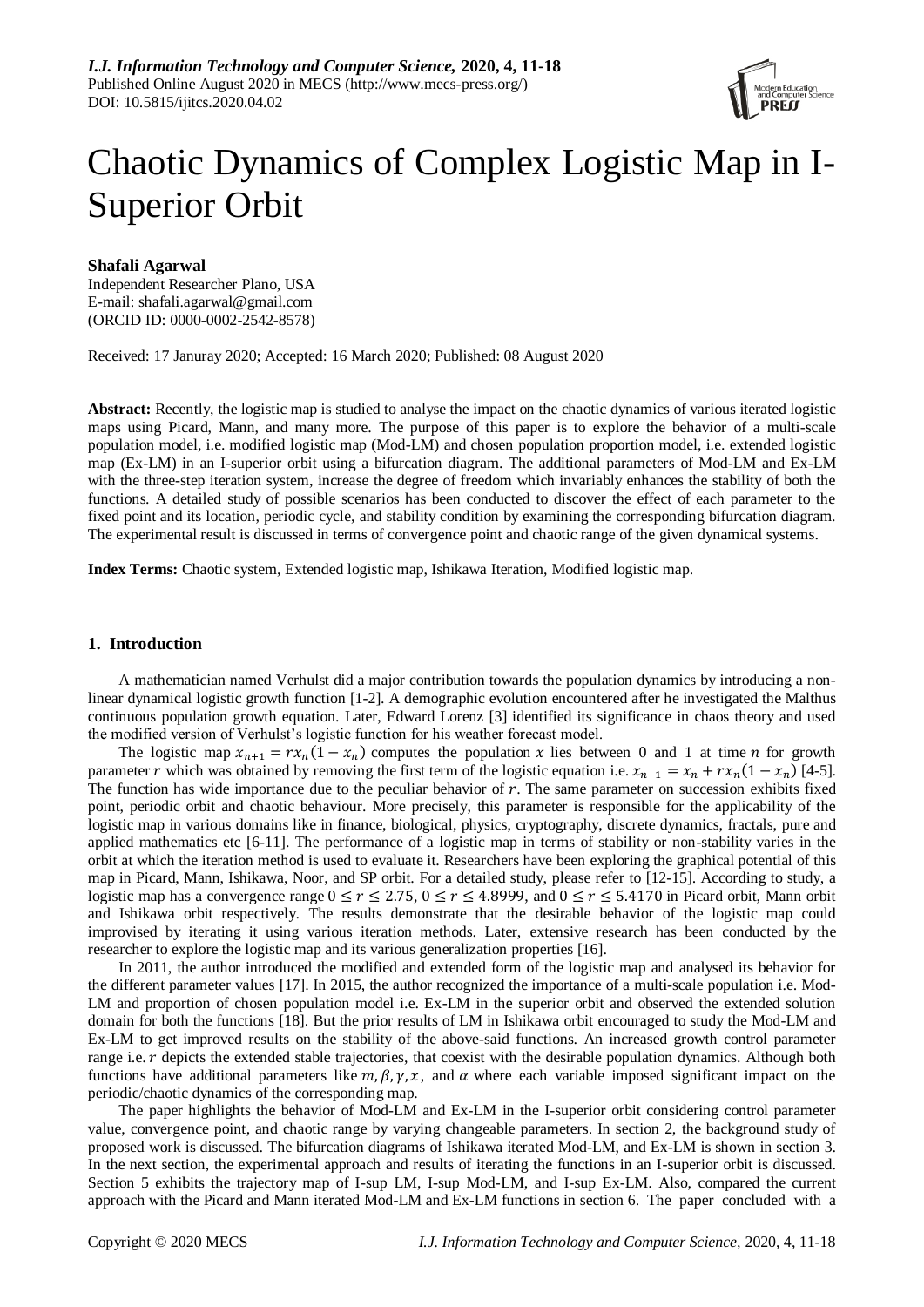summary of findings.

## **2. Literature Review**

In recent years, many researchers have been analysing the periodic and aperiodic behavior of the logistic map. Later, it's been realized that by iterating LM using Mann, Ishikawa, Noor, and SP-orbit, chaotic trajectories can be more stabilized for extended control parameter value. Also, the author applied parameter switching theory [19-21] by combining two classes i.e. "extinction + chaos = periodic" and "chaos + chaos = periodic" to get the stable oscillations that coexist with extinction. This switching strategy was revisited in this dynamical system to look for the condition of "chaos + chaos = periodic" in the context of Parrondo's paradox [22-23]. In 2010 [24], the author applied the Parrondo's paradox strategy to yield the desirable oscillating outcome of an alternated logistic map from two undesirable chaotic dynamics. In 2011, the author advances the study of chaotic dynamics of an alternated fourseasoned logistic map [25] and also unveil the robustness of the same system using twelve parameters, each reflecting periodic constraints of a month [26]. According to it, an extended Parrondo's paradox effect using three chaotic parameters yielded "chaos + chaos + chaos = order".

A pattern of the dynamic behavior of a total of five two-dimensional ecological maps has been examined to find out the periodic oscillation by alternating two parameters associated with chaotic trajectories [27]. Similarly, in ref. [28], a desirable periodic property has been analysed in Beverton-Holt, Ricker, and modified Ricker maps by applying the same switching theory. In ref. [29], not only the switching theory was proved, the author even finds out two new dynamic system situations i.e. "quasiperiodic + quasiperiodic = periodic" and "chaos + chaos = periodic coexistence". Further, in ref. [30], a desirable ordered outcome is achieved by alternating winter and summer season map functions while the population was driving towards the chaotic and extinction condition individually.

#### **3. Performance of Logistic Map Variants in Ishikawa Orbit**

The present study focuses on the chaotic and non-chaotic behavior of the modified and extended logistic map in I-Superior orbit by analysing their corresponding bifurcation diagram.

#### *3.1. I-Superior Iterates (Ishikawa Superior Iterate)*

Let's define function  $f: X \to X$ , with X as a set of real or complex numbers. For an initial point  $x_0 \in X$ , the Ishikawa or I-sequence of iterates  $\{x_n\}$  will be computed using the given function [31]:

$$
x_{n+1} = \beta f(y_n) + (1 - \beta)x_n
$$
  
\n
$$
y_n = \gamma f(x_n) + (1 - \gamma)x_n
$$
 (1)

where  $\beta$  and  $\gamma$  are positive numbers with condition  $0 < \beta < 1$ ,  $0 < \gamma < 1$ , and  $0 < x < 1$ .

Further, the below section describes the experimental results of I-superior Mod-LM and I-superior Ex-LM in Ishikawa orbit. The experiment is implemented in MATLAB<sup>TM</sup> to calculate the minimum and maximum value of growth parameter  $r$  for which the considered logistic function remains stable and convergent for all  $x$ .

#### *3.2. I-Superior Modified Logistic Map function*

Let's start by introducing the modified logistic map discussed in ref. [17]. A modified LM was meant to show that the rate of reproduction would be proportional to the power of population depending upon how many partners are contributing towards population growth. The modified logistic map (Mod-LM) was defined as [17]:

$$
x_{n+1} = rx_n^m (1 - x_n)
$$
 (2)

where  $m > 1$  represents the number of partners involved in the growth of population  $x \in [0,1]$  in *n* iterations. The growth rate r is a non-negative real number lies in the interval  $[r_{min}, r_{max}]$ .

In the present experimental study, an Ishikawa iterated mod-LM function is considered:

$$
x_{n+1} = \beta (r y_n^m (1 - y_n)) + (1 - \beta) x_n
$$
  
\n
$$
y_n = \gamma (r x_n^m (1 - x_n)) + (1 - \gamma) x_n
$$
\n(3)

where  $m, \beta, \gamma, x$  are real numbers with  $m > 1$ ,  $0 < \beta < 1$ ,  $0 < \gamma < 1$ ,  $0 < x < 1$  and  $r \in [r_{min}, r_{max}]$ . The function shows the population growth in Ishikawa orbit while  $m$  represents the number of partners involved in the reproduction. The function is abbreviated as I-SMLM.

The function I-SMLM analysed to measure the impact on the convergence range by varying the variables value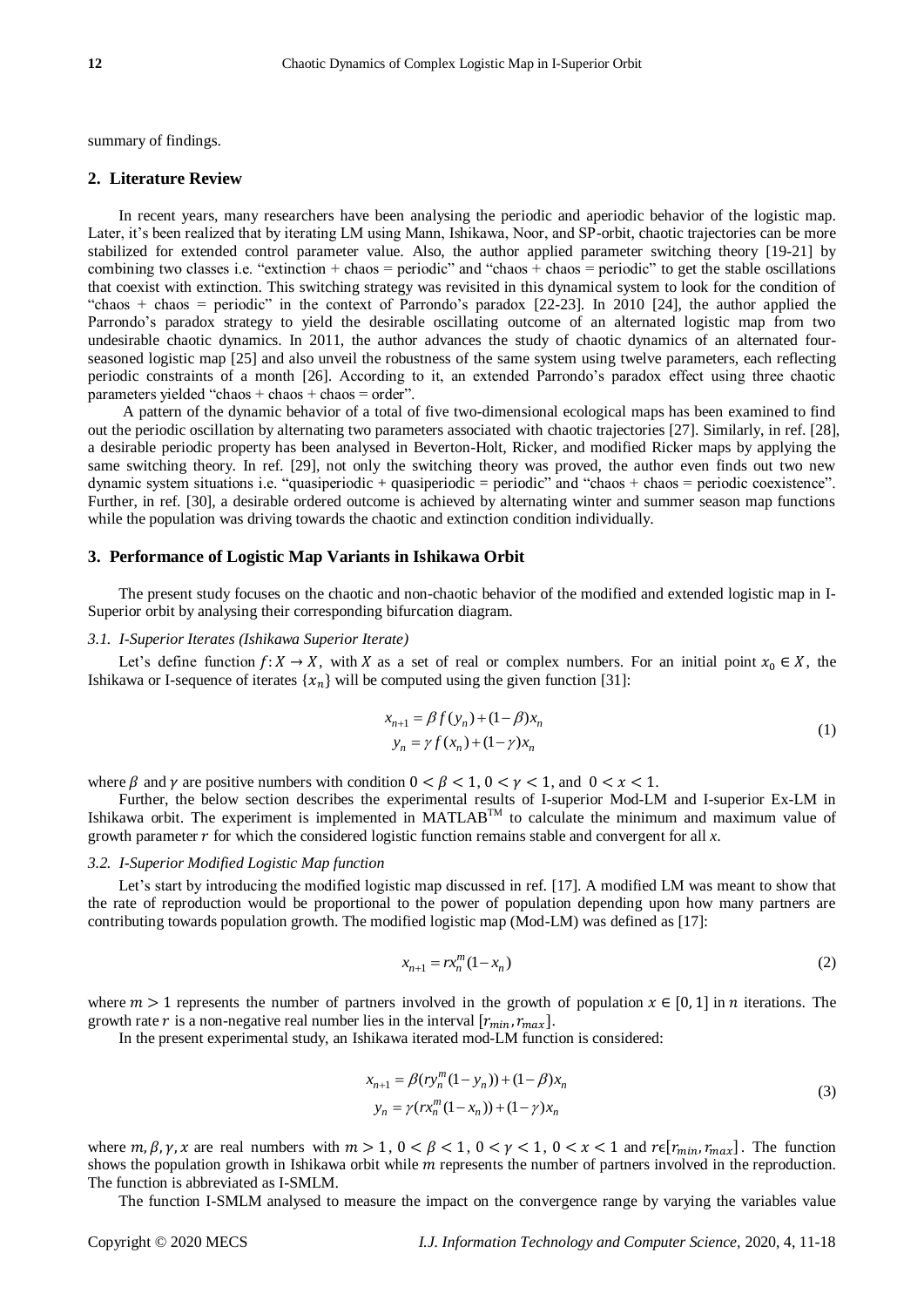such as  $m, \beta, \gamma$ , and x. In figure 1, three bifurcation diagrams have shown for  $m = 2,3,4$  respectively by considering  $\beta$ ,  $\gamma$ , and x values constant for all. It can be seen that with increasing m values, the convergence point is extended, but the chaotic dynamics of the map are reduced. Another bifurcation diagram shows the mapping behavior for  $m =$ 2,3, … ,7 in figure 2 to depict the population growth model in case more partners are needed for reproduction. It reveals that the population will collapse early with the increasing  *value.* 



Fig.1. Bifurcation diagram of eq. (4),  $\beta = \gamma = 0.3$ ,  $\chi = 0.5$ ; (a)  $m = 2$ , (b)  $m = 3$ , and (c)  $m = 4$ , (m = 5 onwards, no bifurcation diagram exist)



Fig.2. Bifurcation diagram for eq. (4) for  $\beta = \gamma = 0.9$ ,  $x = 0.9$ , and  $m = 2.3$ , ..., 7

#### *3.3. I-Superior Extended Logistic Map function*

Another version of the logistic map with two controlling parameters of population growth was proposed to analyse the impact of the function on the reproduction rate known as extended logistic map (Ex-LM). The function is defined as [17]:

$$
x_{n+1} = \frac{rx_n^m}{\alpha + x_n^{m-1}} (1 - x_n)
$$
 (4)

here  $\alpha$  represents the percentage chosen from the maximum population and varies from 0 to 1. The above function behaves differently for the small population count  $x < \alpha$  and nearly saturated population density  $x \approx 1$ . The previous case considers very low population density chosen for population growth so it will be heavily dependent on  $x^m$ . In another case, the reproduction rate will be proportional to  $x$  i.e. the population density. An extended logistic map is iterated using the Ishikawa iteration method to obtain more generalized results of population growth model using additional control parameters. The function is defined as:

$$
x_{n+1} = \beta \frac{(ry_n^m (1 - y_n))}{(a + y_n^{m-1})} + (1 - \beta) x_n
$$
  

$$
y_n = \gamma \frac{(rx_n^m (1 - x_n))}{(\alpha + x_n^{m-1})} + (1 - \gamma) x_n
$$
 (5)

where  $m, \beta, \gamma, x, \alpha$  are real numbers with  $m > 1$  and  $r \in [r_{min}, r_{max}]$ . All other variables are less than unity and have their usual meaning. The function is abbreviated as I-SELM.

The analysis begins by executing an equation (5) by changing the value of the various variables used. As a result, many bifurcation diagrams have shown in figure 3 to study the impact of each variable on the chaotic dynamics of the map. The first row in the figure shows the map dynamics for  $\beta = \gamma = 0.9, 0.5, 0.3$ , and 0.1 respectively by considering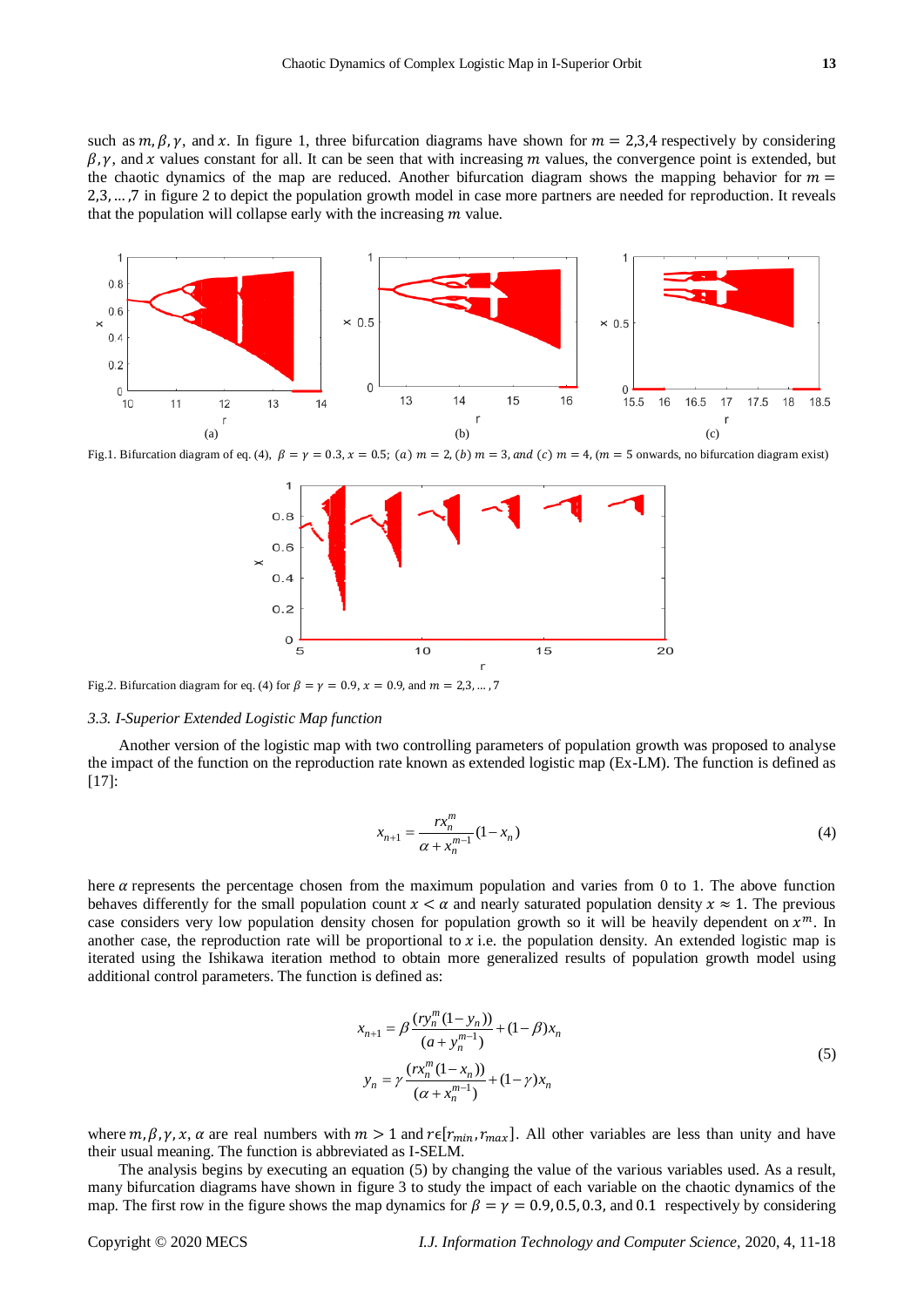$m, \alpha$ , and x values constant for all. Similarly, the next row in the figure assumed the value of  $\beta, \gamma, \alpha$  and x constant and shows the map dynamics for  $m = 3, 4, 5, 6$  respectively. The given figure concludes that the aperiodic behavior is approximately the same as in the previous section for changed  $\beta = \gamma$  values. But does not much impacted by varying m values, which is not aligned with I-SMLM.



Fig.3. Bifurcation diagram of eq. (5),  $m = 2$ ,  $\alpha = 0.1$ ,  $x = 0.5$ ; (a)  $\beta = \gamma = 0.9$ , (b)  $\beta = \gamma = 0.5$ , (c)  $\beta = \gamma = 0.3$ , and (d)  $\beta = \gamma = 0.1$ ; and for  $\beta = \gamma = 0.3, \alpha = 0.1, x = 0.5$ ; (e)  $m = 3$ , (f)  $m = 4$ , (g)  $m = 5$ , (h)  $m = 6$ , (m = 7 onwards, no bifurcation diagram exists)

# **4. Discussion**

The previous section described the definitions of I-SMLM and I-SELM and also showed their corresponding bifurcation diagrams. Both maps exhibit different characteristics regarding fixed point, periodic and chaotic trajectories and convergence range based on associated changeable parameters. A detailed study of each map is as given below: Analysis of I-SMLM bifurcation diagram

- 1. The variation in the control parameter r shows that  $r_{max}(m)$  is approximately equal to  $r_{min}(m + 1)$  for any value of r. See figure 1.
- 2. Figure 2 shows the bifurcation diagram for m values from 2 to 7. It depicts that the population shrinks if more partners are needed for reproduction which is relevant too.
- 3. It has been noticed that for  $x \approx 1(0.6 < x < 1)$ , the population chart exists for  $m = 2,3,4,...$  but for other x values, the reproduction graph can be seen only for  $m = 2,3$ , and 4. See Figures 1 and 2. Hence, the population growth model will gradually collapse with less population density and more mating partners.
- 4. It is evident from table 1 that as m increases, the chaotic range of the map reduces which is shown using the interval range of r $\varepsilon$ [ $r_{\text{min}}$ ,  $r_{\text{max}}$ ]. Therefore, the map is more stable in case of the large m values.
- 5. On the contrary, the chaotic range increases as β and γ decrease for the same m value. See Table 2.
- 6. Also, it has been observed from all table data (refer to table 1 and 2) that the convergence point is extended in case of both decreasing β and γ or increasing m values.
- 7. In the rest of the cases, either map is convergent to a fixed point (single value) or does not exist (NaN).

Table 1. Chaotic range of I-SMLM for  $x = 0.9$ ,  $\beta = \gamma = 0.9$ , and changed m values

| $\boldsymbol{m}$ | $r_{min}$ | $r_{max}$ |
|------------------|-----------|-----------|
|                  | 5.95      | 6.85      |
|                  | 8.4       | 9.15      |
|                  | 10.9      | 11.55     |
|                  | 13.4      | 14        |
|                  | 16        | 16.55     |
|                  | 18.6      | 19.1      |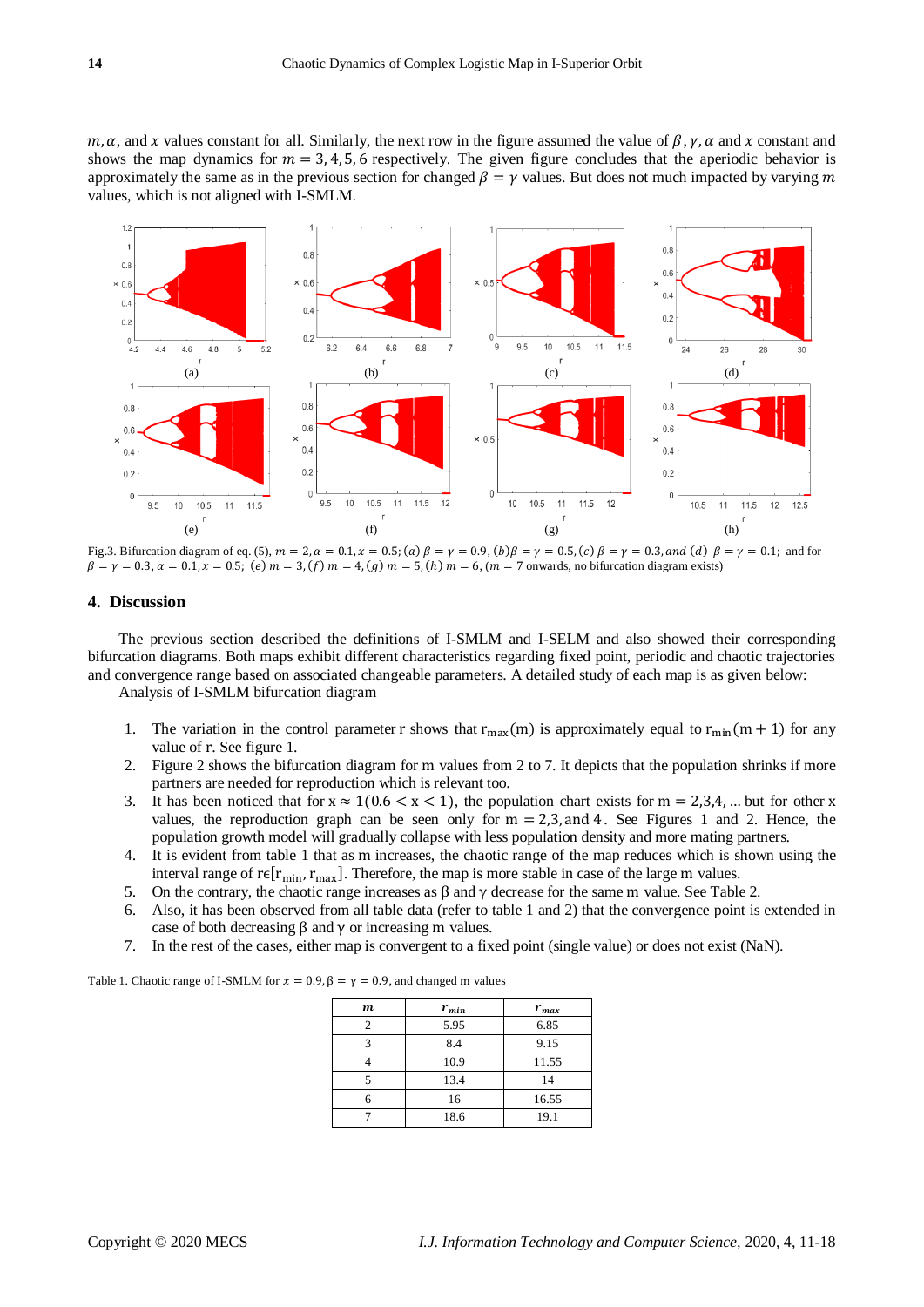Table 2. Chaotic range of I-SMLM for  $m = 2$ ,  $x = 0.5$  and changed  $\beta$  and  $\gamma$  values

| $= \nu$ | $r_{min}$ | $r_{max}$ |
|---------|-----------|-----------|
| 0.9     | 6.06      | 6.82      |
| 0.5     | 8.11      | 9.05      |
| 0.3     | 11.37     | 13.42     |
| D 1     | 29.66     | 33.48     |

Analysis of I-SELM bifurcation diagram

- 1. The bifurcation diagram of various m values has different existential phenomena for different x values. It has been noticed that for  $x \approx 1$ , the population chart exists for  $m = 2,3,4,...$  but for other x values, the reproduction graph can be seen only for  $m = 2,3,4,5$  and 6. I-SELM follows the same pattern as in I-SMLM with a minor difference. See figure 3.
- 2. It is evident from table 3 below that the chaotic range in the bifurcation diagram is almost same for all possible m values i.e. interval range of r $\varepsilon$ [ $r_{\text{min}}$ ,  $r_{\text{max}}$ ]. Whereas in I-SMLM, the interval range of dynamic sessions does not overlap with increasing m values.
- 3. In the case of changing β and γ, the outcome of a chaotic range in the bifurcation diagram of I-SELM is the same as in I-SMLM. The system dynamic has extended as  $\beta$  and  $\gamma$  decrease for the same m value. See Table 4.
- 4. The convergence point does not change much in case of increasing m values while extending in case of decreasing β and γ. But it will intact with varying initial value x. (See table 3 and table 4).
- 5. The changed m value does not affect the chaotic range  $(r_{\text{max}} r_{\text{min}})$ , whereas considering an increased percentage of the population  $(\alpha)$  shift the convergence point slightly farther. Therefore, the dynamic behavior of the map extends with a large number of populations cut-off. Refer to table 3 and table 5.
- 6. In the rest of the cases, either map is convergent to a fixed point (single value) or does not exist (NaN).

| Table 3. Chaotic range of I-SELM for $x = 0.5$ , $\alpha = 0.1$ , $\beta = \gamma = 0.3$ , and changed m value |  |  |  |
|----------------------------------------------------------------------------------------------------------------|--|--|--|
|                                                                                                                |  |  |  |

| m | $r_{min}$ | $r_{max}$ |
|---|-----------|-----------|
|   | 9.096     | 11.29     |
|   | 9.320     | 11.67     |
|   | 9.592     | 11.95     |
|   | 9.928     | 12.24     |
|   | 10.33     | 12.58     |
|   |           |           |

| Table 4. Chaotic range of I-SELM for $m = 2$ , $\alpha = 0.1$ , $x = 0.5$ and changed $\beta$ and $\gamma$ values |  |
|-------------------------------------------------------------------------------------------------------------------|--|
|-------------------------------------------------------------------------------------------------------------------|--|

| $= \nu$ | $r_{min}$ | $r_{max}$ |
|---------|-----------|-----------|
| 0.9     | 4.45      | 5.05      |
| 0.5     | 6.55      | 6.92      |
| 0.3     | 9.80      | 11.29     |
| 0.1     | 27.52     | 30.07     |

Table 5. Chaotic range of I-SELM for  $m = 2$ ,  $x = 0.5$ ,  $\beta = \gamma = 0.3$ , and changed  $\alpha$  values

| α    | $r_{min}$ | $r_{max}$ |
|------|-----------|-----------|
| 0.04 | 8.46      | 10.40     |
| 0.1  | 9.09      | 11.28     |
| 0.3  | 11.23     | 14.14     |
| 0.5  | 13.35     | 16.92     |

# **5. Chaotic Performance in terms of Trajectory**

A trajectory of a chaotic map represents the path followed by the function upon iteration. The sensitiveness of the function on its initial condition is analysed by tracing the phase space of the approximately closed points. As much the function shows diversity towards it, mapping depicts more randomness in its chaotic behavior. The below figure 4 shows that as compared to I-superior logistic map, I-superior modified logistic map and I-superior extended logistic map cover more phase space. Hence the complex form of the logistic map renders more ergodicity and better randomness property.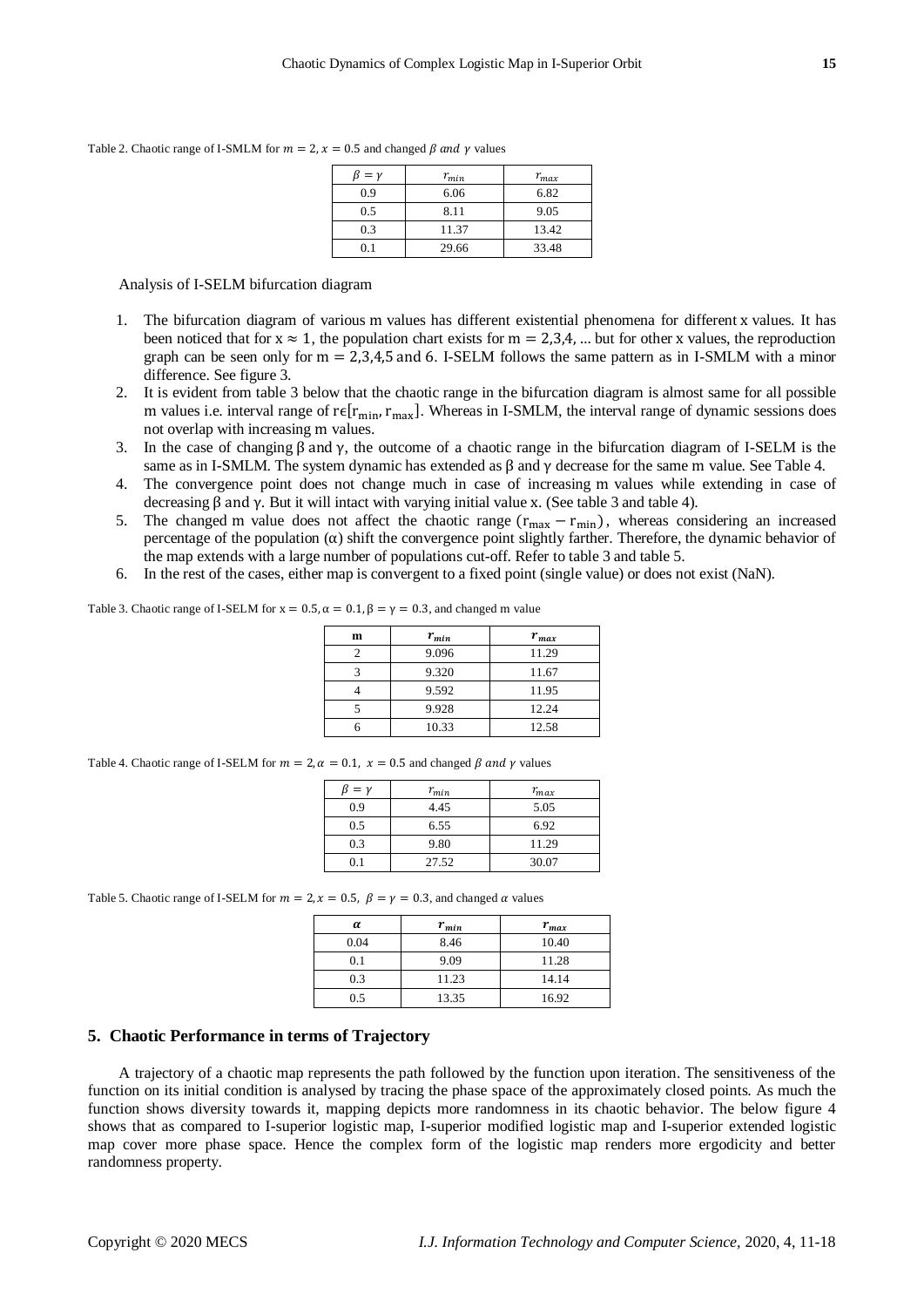

Fig.4. Trajectory diagram (a) I-Superior Logistic Map, (b) I-Superior Modified Logistic Map, (c) I-Superior Extended Logistic Map

#### **6. Comparison between Picard, Mann and Ishikawa iterated Modified and Extended logistic map**

In Table 6, the convergence of logistic map variants to a fixed point has been computed in all three iteration methods (i.e. Picard, Mann, and Ishikawa). However, the number of changeable parameters is different for each map and also for each iteration method, so the comparison between iteration methods is shown by assuming the same variable as constant. For example, in the case of a modified map, the value of  $m$ ,  $x_0$ ,  $\beta$  &  $\gamma$  are constant as required throughout the analysis. Similarly, the value of  $m, x_0, \alpha, \beta \& \gamma$  of the extended logistic map are constant in all iteration methods. The result shows a better stable dynamic of both a Mod-LM and the Ex-LM as compared to the logistic map. Subsequently, the iterated modified and extended maps also have an enhanced desired stable outcome. The study concluded with two points:

- 1. In the case of a modified and extended logistic map, the convergence point stretched in Mann and, then gradually in Ishikawa iterate. (See results row-wise).
- 2. Whereas, extended logistic map converges fast as compared to a modified logistic map for each iteration method. (See results column-wise).

| <b>Type of Logistic Map</b> | <b>Picard</b>            | Mann                                                  | <b>Ishikawa</b>                                                 |
|-----------------------------|--------------------------|-------------------------------------------------------|-----------------------------------------------------------------|
| Modified Logistic           | 0 < r < 5.328            | 0 < r < 5.78<br>$(m = 2, \beta = 0.8)$                | 0 < r < 6.06<br>$(m = 2, \beta = \gamma = 0.8)$                 |
| map $(x_0 = 0.5)$           | $(m = 2)$                | 0 < r < 9.75<br>$(m = 2, \beta = 0.3)$                | 0 < r < 10.47<br>$(m = 2, \beta = \gamma = 0.3)$                |
| <b>Extended Logistic</b>    | 0 < r < 3.2329           | 0 < r < 3.75<br>$(m = 2, \beta = 0.8, \alpha = 0.04)$ | 0 < r < 4.196<br>$(m = 2, \beta = \gamma = 0.8, \alpha = 0.04)$ |
| map $(x_0 = 0.5)$           | $(m = 2, \alpha = 0.04)$ | 0 < r < 8.05<br>$(m = 2, \beta = 0.3, \alpha = 0.04)$ | 0 < r < 8.456<br>$(m = 2, \beta = \gamma = 0.3, \alpha = 0.04)$ |

Table 6. Comparison between modified and extended logistic map in various orbits

# **7. Conclusion**

The paper examined the chaotic behavior of Mod-LM and Ex-LM in the I-superior orbit using three and four controlling parameters respectively. The main elements to analyse each iterated map include critical points and chaotic range on the bifurcation diagram by varying the parameter values of the complex logistic map functions.

The experimental study states that the convergence point extended to decreasing  $\beta \& \gamma$  values and for increasing m value in I-SMLM. It's also evident that for increasing  $m$  values, the interval range of  $r$  quickly convergences. Hence, it reduced the chaotic influence of the said logistic map. On the other hand, the I-SELM does not much change its convergence point for increasing m. The chaotic range of I-SELM improves either by decreasing  $\beta \& \gamma$  values or with a large number of populations cut-off i.e.  $\alpha$ . The analytical report signifies that in the case of a large number of mating partners  $(m)$ , a higher population  $(x)$  is needed to support the population growth parameter. As with increasing  $m$ , the range of growth parameter  $r$  is also increasing. It has also observed that if a population growth model has a smaller number of the population and required large mating partners for reproduction, the ecological system can collapse because of the parameter region shrinks. Moreover, the iterated output described the stability domain of each map which lead the given map to the study of nonlinear phenomena. In the future, the chaotic nature of I-SMLM and I-SELM can be further explored to generate fascinating fractal images to be used in real-time applications.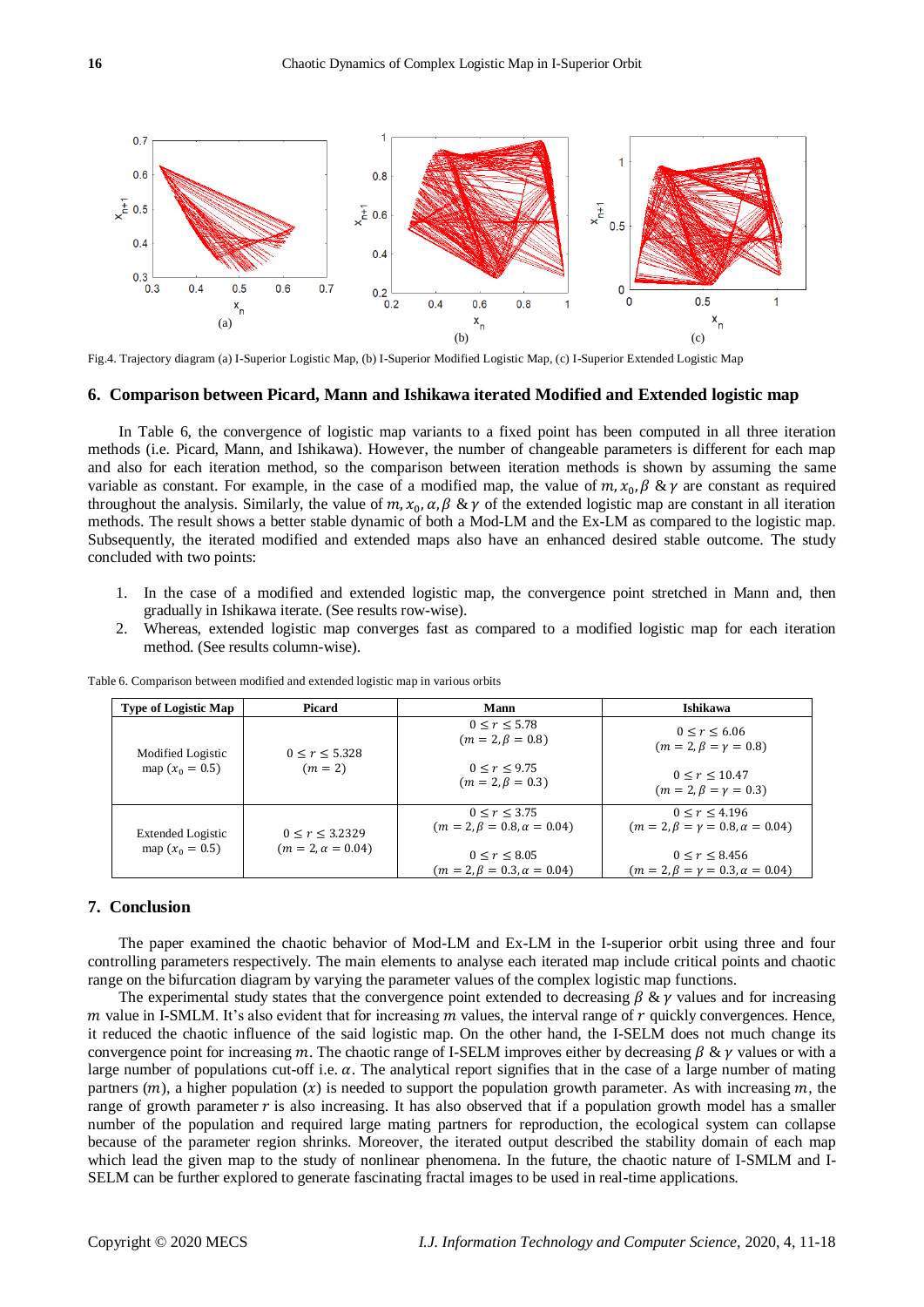#### **References**

- [1] N. Bacaër, Verhulst and the logistic equation (1838). *A Short History of Mathematical Population Dynamics* (Springer, 2011), pp. 35–39.
- [2] H. Pastijn, Chaotic growth with the logistic model of P.-F. Verhulst. *The Logistic Map and the Route to Chaos* (Springer, 2006), pp. 3–11.
- [3] J. Kint, D. Constales, & A. Vanderbauwhede, Pierre-François Verhulst's final triumph. *The Logistic Map and the Route to Chaos* (Springer, 2006), pp. 13–28.
- [4] R. M. May, Simple mathematical models with very complicated dynamics. *The Theory of Chaotic Attractors* (Springer, 2004), pp. 85–93.
- [5] R. M. May & G. F. Oster, Bifurcations and dynamic complexity in simple ecological models. *The American Naturalist*, **110** (1976) 573–599.
- [6] A. Mooney, J. G. Keating, & D. M. Heffernan, A detailed study of the generation of optically detectable watermarks using the logistic map. *Chaos, Solitons & Fractals*, **30** (2006) 1088–1097.
- [7] S. Suri & R. Vijay, A synchronous intertwining logistic map-DNA approach for color image encryption. *Journal of Ambient Intelligence and Humanized Computing*, **10** (2019) 2277–2290.
- [8] S. E. Borujeni & M. S. Ehsani, Modified logistic maps for cryptographic application. *Applied Mathematics*, **6** (2015) 773.
- [9] Y. Wu, J. P. Noonan, G. Yang, & H. Jin, Image encryption using the two-dimensional logistic chaotic map. *Journal of Electronic Imaging*, **21** (2012) 013014.
- [10] B. Prasad & K. Katiyar, Stability and fractal patterns of complex logistic map. *Cybernetics and Information Technologies*, **14** (2014) 14–24.
- [11] M. Rani & R. Agarwal, Generation of fractals from complex logistic map. *Chaos, Solitons & Fractals*, **42** (2009) 447–452.
- [12] S. Kumari & R. Chugh, A New Experiment with the Convergence and Stability of Logistic Map via SP Orbit. *International Journal of Applied Engineering Research*, **14** (2019) 797–801.
- [13] M. Rani & S. Goel, I-superior approach to study the stability of logistic map. *2010 International Conference on Mechanical and Electrical Technology* (IEEE, 2010), pp. 778–781.
- [14] R. C. M. R. Ashish, On the Convergence of Logistic Map in NOOR Orbit. *International Journal of Computer Applications*, **975** (n.d.) 8887.
- [15] J. Cao & R. Chugh, Chaotic behavior of logistic map in superior orbit and an improved chaos-based traffic control model. *Nonlinear Dynamics*, **94** (2018) 959–975.
- [16] A. G. Radwan, On some generalized discrete logistic maps. *Journal of advanced research*, **4** (2013) 163–171.
- [17] E. A. Levinsohn, S. A. Mendoza, & E. Peacock-López, Switching induced complex dynamics in an extended logistic map. *Chaos, Solitons & Fractals*, **45** (2012) 426–432.
- [18] A. Yadav & M. Rani, Modified and extended logistic map in superior orbit. *Procedia Computer Science*, **57** (2015) 581–586.
- [19] S. Boccaletti, C. Grebogi, Y.-C. Lai, H. Mancini, & D. Maza, The control of chaos: theory and applications. *Physics reports*, **329** (2000) 103–197.
- [20] M. A. Matias & J. Güémez, Stabilization of chaos by proportional pulses in the system variables. *Physical review letters*, **72** (1994) 1455.
- [21] N. P. Chau, Controlling chaos by periodic proportional pulses. *Physics Letters A*, **234** (1997) 193–197.
- [22] G. P. Harmer & D. Abbott, Parrondo's paradox. *Statistical Science*, **14** (1999) 206–213.
- [23] G. P. Harmer, D. Abbott, & P. G. Taylor, The paradox of Parrondo's games. *Proceedings of the Royal Society of London. Series A: Mathematical, Physical and Engineering Sciences*, **456** (2000) 247–259.
- [24] M. P. Maier & E. Peacock-López, Switching induced oscillations in the logistic map. *Physics Letters A*, **374** (2010) 1028–1032.
- [25] E. Peacock-López, Seasonality as a Parrondian game. *Physics Letters A*, **375** (2011) 3124–3129.
- [26] E. Silva & E. Peacock-Lopez, Seasonality and the logistic map. *Chaos, Solitons & Fractals*, **95** (2017) 152–156.
- [27] E. Peacock-Lopez & S. Mendoza, Parrondian Games in Discrete Dynamic Systems. *Fractal Analysis* (IntechOpen, 2018).
- [28] S. A. Mendoza & E. Peacock-López, Switching induced oscillations in discrete one-dimensional systems. *Chaos, Solitons & Fractals*, **115** (2018) 35–44. https://doi.org/10.1016/j.chaos.2018.08.001.
- [29] S. A. Mendoza, E. W. Matt, D. R. Guimarães-Blandón, & E. Peacock-López, Parrondo's paradox or chaos control in discrete two-dimensional dynamic systems. *Chaos, Solitons & Fractals*, **106** (2018) 86–93.
- [30] A. Yadav, K. Jha, & V. K. Verma, Seasonality as a Parrondian Game in the Superior Orbit. *Smart Computational Strategies: Theoretical and Practical Aspects* (Springer, 2019), pp. 59–67.
- [31] S. Ishikawa, Fixed points by a new iteration method. *Proceedings of the American Mathematical Society*, **44** (1974) 147–150.

## **Authors' Profiles**



**Shafali Agarwal** has received MCA degree from UPTU, Lucknow in 2004 and M.Phil in Computer Science from Alagappa University, Karaikudi, Tamil Nadu in 2013. She got her Ph.D. in Computer Science from Singhania University, India in 2014. She has served as a faculty member in department of Computer Applications in JSSATE, Noida till June 2016. She has published more than 20 research papers in various International journals and conferences indexed in Scopus, Emerging Sources Citation Index, springer, ACM, Thomson Reuters, google scholar and in many more. She was awarded with best paper presentation award in a conference ICVISP held in Las Vegas, USA. Her research interest includes fractal, cryptography, chaotic system and image processing.